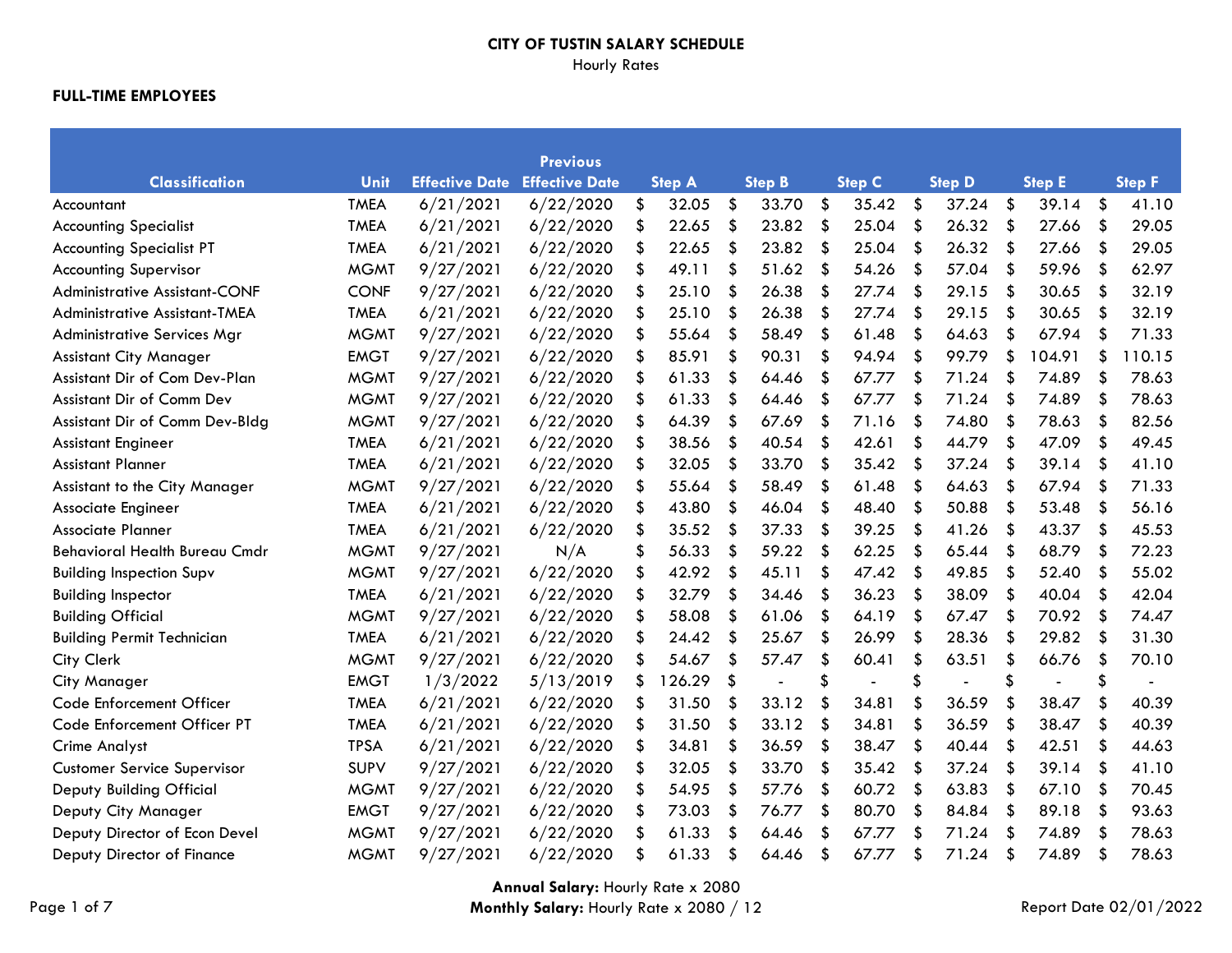# Hourly Rates

|                                    |             |                       | <b>Previous</b>       |    |               |     |               |               |     |               |               |                           |               |
|------------------------------------|-------------|-----------------------|-----------------------|----|---------------|-----|---------------|---------------|-----|---------------|---------------|---------------------------|---------------|
| <b>Classification</b>              | Unit        | <b>Effective Date</b> | <b>Effective Date</b> |    | <b>Step A</b> |     | <b>Step B</b> | <b>Step C</b> |     | <b>Step D</b> | <b>Step E</b> |                           | <b>Step F</b> |
| Deputy Director of Parks & Rec     | <b>MGMT</b> | 9/27/2021             | 6/22/2020             | \$ | 55.64         | \$  | 58.49         | \$<br>61.48   | \$  | 64.63         | \$<br>67.94   | \$                        | 71.33         |
| Deputy Director of PW - Eng        | <b>MGMT</b> | 9/27/2021             | 6/22/2020             | \$ | 66.93         | \$  | 70.36         | \$<br>73.95   | \$  | 77.75         | \$<br>81.72   | $\boldsymbol{\mathsf{S}}$ | 85.81         |
| Deputy Director of PW - Ops        | <b>MGMT</b> | 9/27/2021             | 6/22/2020             | \$ | 64.37         | \$  | 67.66         | \$<br>71.12   | -\$ | 74.77         | \$<br>78.60   | \$                        | 82.52         |
| Deputy Police Chief                | <b>MGMT</b> | 9/27/2021             | 6/22/2020             | \$ | 82.86         | \$  | 87.11         | \$<br>91.56   | \$  | 96.15         | \$<br>100.95  | \$                        | 106.00        |
| Director of Community Dev          | <b>EMGT</b> | 9/27/2021             | 6/22/2020             | \$ | 73.58         | \$  | 77.36         | \$<br>81.31   | \$  | 85.49         | \$<br>89.86   | \$                        | 94.35         |
| Director of Economic Devel         | <b>EMGT</b> | 9/27/2021             | 6/22/2020             | \$ | 78.63         | \$  | 82.66         | \$<br>86.89   | \$  | 91.34         | \$<br>96.01   | \$                        | 100.82        |
| Director of Finance / CT           | <b>EMGT</b> | 9/27/2021             | 6/22/2020             | \$ | 78.63         | \$  | 82.66         | \$<br>86.89   | \$  | 91.34         | \$<br>96.01   | \$                        | 100.82        |
| Director of Human Resources        | <b>EMGT</b> | 9/27/2021             | 6/22/2020             |    | 66.76         | \$  | 70.18         | \$<br>73.77   | \$  | 77.55         | \$<br>81.52   | $\frac{1}{2}$             | 85.60         |
| Director of Parks & Rec            | <b>EMGT</b> | 9/27/2021             | 6/22/2020             | \$ | 68.79         | \$  | 72.31         | \$<br>76.01   | \$  | 79.91         | \$<br>84.00   | \$                        | 88.20         |
| Director of Public Wks / CE        | <b>EMGT</b> | 9/27/2021             | 6/22/2020             | \$ | 80.51         | \$  | 84.63         | \$<br>88.97   | \$  | 93.52         | \$<br>98.31   | \$                        | 103.23        |
| Economic Devel & Housing Mgr       | <b>MGMT</b> | 9/27/2021             | 6/22/2020             | \$ | 56.90         | \$  | 59.82         | \$<br>62.87   | \$  | 66.10         | \$<br>69.48   | \$                        | 72.96         |
| Economic Development Proj Mgr      | <b>MGMT</b> | 9/27/2021             | 6/22/2020             | \$ | 43.23         | \$  | 45.45         | \$<br>47.78   | \$  | 50.23         | \$<br>52.80   | -\$                       | 55.43         |
| Electrician                        | <b>TMEA</b> | 6/21/2021             | N/A                   | \$ | 31.45         | \$  | 33.06         | \$<br>34.75   | \$  | 36.53         | \$<br>38.41   | \$                        | 40.32         |
| <b>Equipment Mechanic</b>          | <b>TMEA</b> | 6/21/2021             | 6/22/2020             | \$ | 28.16         | \$  | 29.59         | \$<br>31.11   | \$  | 32.71         | \$<br>34.38   | \$                        | 36.10         |
| <b>Equipment Operator</b>          | <b>TMEA</b> | 6/21/2021             | 6/22/2020             | \$ | 26.99         | \$  | 28.36         | \$<br>29.82   | -\$ | 31.34         | \$<br>32.95   | $\boldsymbol{\mathsf{S}}$ | 34.59         |
| <b>Executive Assistant-CONF</b>    | <b>CONF</b> | 9/27/2021             | 6/22/2020             | \$ | 29.15         | \$  | 30.65         | \$<br>32.22   | \$  | 33.87         | \$<br>35.60   | \$                        | 37.38         |
| <b>Executive Assistant-TMEA</b>    | <b>TMEA</b> | 6/21/2021             | 6/22/2020             | \$ | 29.15         | \$  | 30.65         | \$<br>32.22   | \$  | 33.87         | \$<br>35.60   | \$                        | 37.38         |
| <b>Executive Coordinator</b>       | <b>CONF</b> | 9/27/2021             | 6/22/2020             | \$ | 36.23         | \$  | 38.09         | \$<br>40.04   | \$  | 42.09         | \$<br>44.24   | \$                        | 46.45         |
| <b>Field Services Manager</b>      | <b>MGMT</b> | 9/27/2021             | 6/22/2020             | \$ | 55.64         | \$  | 58.49         | \$<br>61.48   | \$  | 64.63         | \$<br>67.94   | \$                        | 71.33         |
| <b>Finance Manager</b>             | <b>MGMT</b> | 9/27/2021             | 6/22/2020             | \$ | 55.64         | \$  | 58.49         | \$<br>61.48   | \$  | 64.63         | \$<br>67.94   | -\$                       | 71.33         |
| Human Resources Manager            | <b>MGMT</b> | 9/27/2021             | 6/22/2020             |    | 55.64         | \$. | 58.49         | \$<br>61.48   | \$  | 64.63         | \$<br>67.94   | -\$                       | 71.33         |
| <b>Information Tech Specialist</b> | <b>TMEA</b> | 6/21/2021             | 6/22/2020             | \$ | 33.61         | \$  | 35.33         | \$<br>37.15   | \$  | 39.04         | \$<br>41.05   | \$                        | 43.10         |
| <b>Information Tech Supervisor</b> | <b>MGMT</b> | 9/27/2021             | 6/22/2020             | \$ | 54.67         | \$  | 57.47         | \$<br>60.41   | \$  | 63.51         | \$<br>66.76   | \$                        | 70.10         |
| Maintenance Leadworker             | <b>TMEA</b> | 6/21/2021             | 6/22/2020             | \$ | 29.45         | \$  | 30.96         | \$<br>32.54   | \$  | 34.20         | \$<br>35.96   | $\boldsymbol{\mathsf{S}}$ | 37.76         |
| <b>Maintenance Supervisor</b>      | <b>MGMT</b> | 9/27/2021             | 6/22/2020             | \$ | 37.50         | \$  | 39.42         | \$<br>41.44   | \$  | 43.56         | \$<br>45.79   | \$                        | 48.08         |
| Maintenance Worker                 | <b>TMEA</b> | 6/21/2021             | 6/22/2020             | \$ | 23.11         | \$  | 24.29         | \$<br>25.54   | \$  | 26.84         | \$<br>28.23   | \$                        | 29.63         |
| Management Analyst I-CONF          | <b>CONF</b> | 9/27/2021             | 6/22/2020             | S  | 36.23         | \$  | 38.09         | \$<br>40.04   | \$  | 42.09         | \$<br>44.24   | \$                        | 46.45         |
| Management Analyst II-SUPV         | <b>SUPV</b> | 9/27/2021             | 6/22/2020             | \$ | 42.09         | \$  | 44.24         | \$<br>46.45   | \$  | 48.83         | \$<br>51.33   | \$                        | 53.96         |
| Management Analyst II-TPSSMA       | <b>TPSM</b> | 6/21/2021             | N/A                   | \$ | 42.09         | \$  | 44.24         | \$<br>46.45   | \$  | 48.83         | \$<br>51.33   | \$                        | 53.96         |
| Management Analyst I-TMEA          | <b>TMEA</b> | 6/21/2021             | 6/22/2020             |    | 36.23         | \$  | 38.09         | \$<br>40.04   | \$  | 42.09         | \$<br>44.24   | Ŝ.                        | 46.45         |
| Management Analyst I-TPSSA         | <b>TPSA</b> | 6/21/2021             | 6/6/2021              | \$ | 36.23         | \$  | 38.09         | \$<br>40.04   | \$  | 42.09         | \$<br>44.24   | \$                        | 46.45         |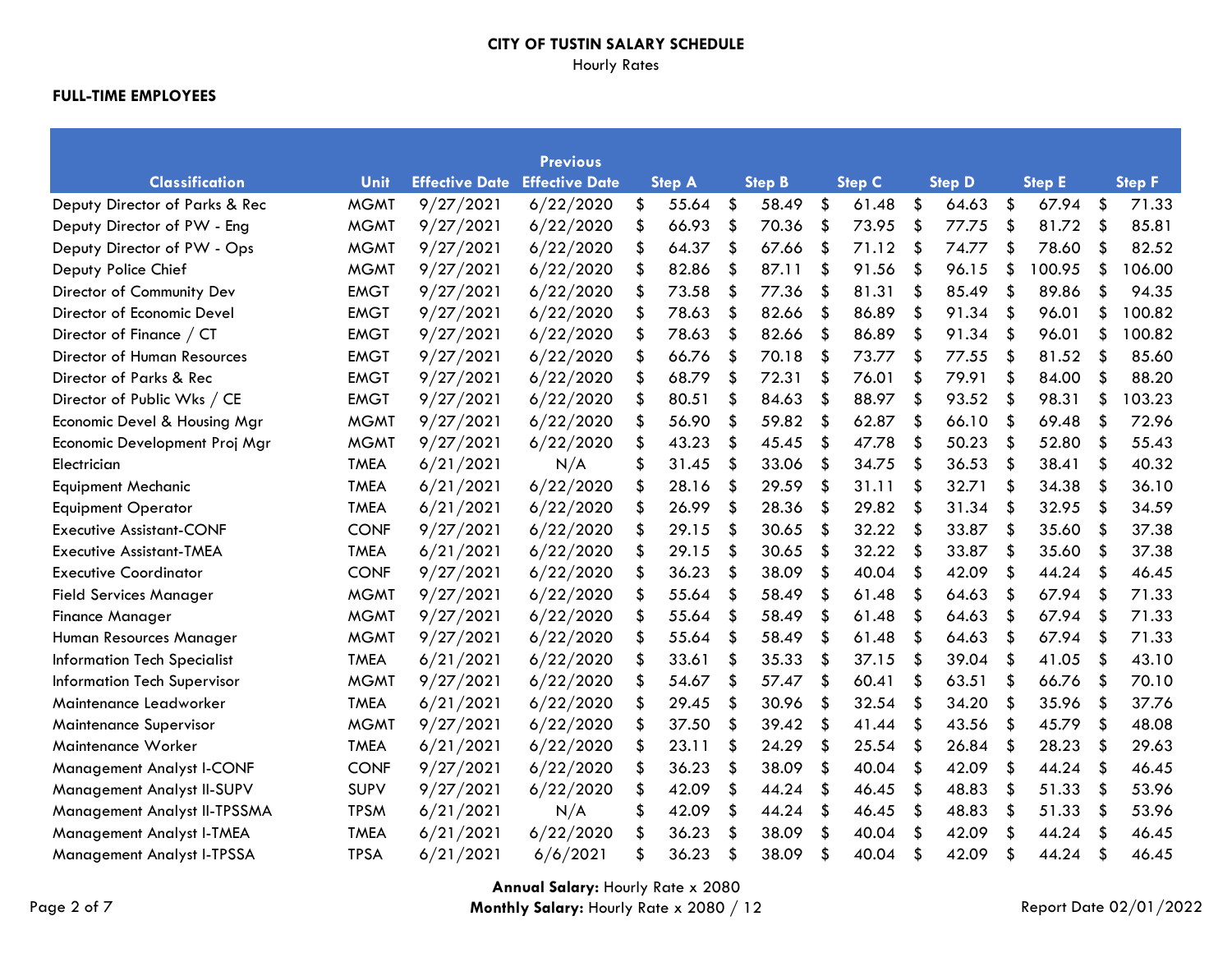# Hourly Rates

|                                  |             |                       | <b>Previous</b>       |               |     |                |               |                      |     |               |                           |               |
|----------------------------------|-------------|-----------------------|-----------------------|---------------|-----|----------------|---------------|----------------------|-----|---------------|---------------------------|---------------|
| <b>Classification</b>            | Unit        | <b>Effective Date</b> | <b>Effective Date</b> | <b>Step A</b> |     | <b>Step B</b>  | <b>Step C</b> | <b>Step D</b>        |     | <b>Step E</b> |                           | <b>Step F</b> |
| <b>Management Assistant-CONF</b> | <b>CONF</b> | 9/27/2021             | 6/22/2020             | \$<br>28.65   | \$  | 30.11          | \$<br>31.66   | \$<br>33.28          | \$  | 34.98         | \$                        | 36.74         |
| Management Assistant-TMEA        | <b>TMEA</b> | 6/21/2021             | 6/22/2020             | \$<br>28.65   | \$  | 30.11          | \$<br>31.66   | \$<br>33.28          | \$  | 34.98         | $\boldsymbol{\mathsf{S}}$ | 36.74         |
| Management Assistant-TPSSA       | <b>TPSA</b> | 6/21/2021             | 6/22/2020             | \$<br>28.65   | \$  | 30.11          | \$<br>31.66   | \$<br>33.28          | \$  | 34.98         | \$                        | 36.74         |
| <b>Plan Check Supervisor</b>     | <b>MGMT</b> | 9/27/2021             | 6/22/2020             | \$<br>42.92   | \$  | 45.11          | \$<br>47.42   | \$<br>49.85          | \$  | 52.40         | \$                        | 55.02         |
| Police Captain                   | <b>TPMA</b> | 12/20/2021            | 9/28/2020             | \$<br>76.04   | \$  | 79.94          | \$<br>84.03   | \$<br>88.34          | \$  | 92.86         | \$                        | 97.49         |
| Police Chief                     | <b>EMGT</b> | 9/27/2021             | 6/22/2020             | \$<br>90.21   | \$  | 94.82          | \$<br>99.68   | \$<br>104.79         | \$  | 110.15        | \$                        | 115.66        |
| <b>Police Civilian Commander</b> | <b>MGMT</b> | 9/27/2021             | 6/22/2020             | \$<br>56.33   | \$  | 59.22          | \$<br>62.25   | \$<br>65.44          | \$  | 68.79         | \$                        | 72.23         |
| Police Comm Lead (3/12.5)        | <b>TPSA</b> | 6/21/2021             | 6/22/2020             | \$<br>34.01   | \$  | 35.75          | \$<br>37.59   | \$<br>39.51          | \$  | 41.53         | \$                        | 43.61         |
| Police Comm Officer I (3/12.5)   | <b>TPSA</b> | 6/21/2021             | 6/22/2020             | \$<br>28.99   | \$  | 30.47          | \$<br>32.03   | \$<br>33.67          | \$  | 35.40         | \$                        | 37.17         |
| Police Comm Officer II (3/12.5   | <b>TPSA</b> | 6/21/2021             | 6/22/2020             | \$<br>30.78   | \$  | 32.36          | \$<br>34.01   | \$<br>35.75          | \$  | 37.59         | \$                        | 39.46         |
| <b>Police Fleet Coordinator</b>  | <b>TPSA</b> | 6/21/2021             | 6/22/2020             | \$<br>31.82   | \$  | 33.45          | \$<br>35.16   | \$<br>36.96          | \$  | 38.85         | \$                        | 40.80         |
| Police Lieutenant                | <b>TPMA</b> | 12/20/2021            | 6/22/2020             | \$<br>64.29   | \$. | 67.59          | \$<br>71.04   | \$<br>74.68          | \$  | 78.51         | \$                        | 82.44         |
| Police Officer                   | <b>TPOA</b> | 12/20/2021            | 6/22/2020             | \$<br>40.61   | \$  | 42.69          | \$<br>44.88   | \$<br>47.18          | \$  | 49.59         | \$                        | 52.12         |
| Police Records Lead (3/12.5)     | <b>TPSA</b> | 6/21/2021             | 6/22/2020             | \$<br>26.04   | \$  | 27.37          | \$<br>28.77   | \$<br>30.25          | -\$ | 31.80         | \$                        | 33.38         |
| Police Records Lead (4/10)       | <b>TPSA</b> | 6/21/2021             | 6/22/2020             | \$<br>26.65   | \$  | 28.01          | \$<br>29.45   | \$<br>30.96          | \$  | 32.54         | \$                        | 34.16         |
| Police Records Spec (3/12.5)     | <b>TPSA</b> | 6/21/2021             | 6/22/2020             | \$<br>23.56   | \$  | 24.77          | \$<br>26.04   | \$<br>27.37          | \$  | 28.77         | \$                        | 30.22         |
| Police Records Spec (4/10)       | <b>TPSA</b> | 6/21/2021             | 6/22/2020             | \$<br>24.12   | \$  | 25.35          | \$<br>26.65   | \$<br>28.01          | \$  | 29.45         | \$                        | 30.92         |
| <b>Police Recruit</b>            | <b>TPOA</b> | 12/20/2021            | 6/22/2020             | \$<br>30.10   | \$  | $\blacksquare$ | \$            | \$<br>$\blacksquare$ | \$  |               | \$                        |               |
| Police Sergeant                  | <b>TPMA</b> | 12/20/2021            | 6/22/2020             | \$<br>53.85   | \$  | 56.61          | \$<br>59.51   | \$<br>62.55          | \$  | 65.75         | \$                        | 69.04         |
| Police Serv Offcr I (3/12.5)     | <b>TPSA</b> | 6/21/2021             | 6/22/2020             | \$<br>27.10   | \$  | 28.48          | \$<br>29.95   | \$<br>31.48          | \$  | 33.09         | \$                        | 34.75         |
| Police Serv Offcr I (4/10)       | <b>TPSA</b> | 6/21/2021             | 6/22/2020             | \$<br>27.74   | \$  | 29.15          | \$<br>30.65   | \$<br>32.22          | \$  | 33.87         | \$                        | 35.56         |
| Police Serv Offcr II (3/12.5)    | <b>TPSA</b> | 6/21/2021             | 6/22/2020             | \$<br>28.56   | \$  | 30.02          | \$<br>31.56   | \$<br>33.17          | \$  | 34.87         | \$                        | 36.61         |
| Police Serv Offcr II (4/10)      | <b>TPSA</b> | 6/21/2021             | 6/22/2020             | \$<br>29.23   | \$  | 30.73          | \$<br>32.30   | \$<br>33.95          | \$  | 35.69         | \$                        | 37.47         |
| Police Serv Offcr III (3/12.5)   | <b>TPSA</b> | 6/21/2021             | 6/22/2020             | \$<br>30.78   | \$  | 32.36          | \$<br>34.01   | \$<br>35.75          | \$  | 37.59         | $\boldsymbol{\mathsf{S}}$ | 39.46         |
| Police Serv Offcr III (4/10)     | <b>TPSA</b> | 6/21/2021             | 6/22/2020             | \$<br>31.50   | \$  | 33.12          | \$<br>34.81   | \$<br>36.59          | \$  | 38.47         | \$                        | 40.39         |
| Police Support Services Mgr      | <b>TPSM</b> | 6/21/2021             | 6/22/2020             | \$<br>48.13   | \$  | 50.60          | \$<br>53.19   | \$<br>55.91          | \$  | 58.77         | -\$                       | 61.72         |
| Police Support Services Supv     | <b>TPSM</b> | 6/21/2021             | 6/22/2020             | \$<br>38.37   | \$  | 40.33          | \$<br>42.40   | \$<br>44.57          | \$  | 46.85         | \$                        | 49.20         |
| <b>Principal Engineer</b>        | <b>MGMT</b> | 9/27/2021             | 6/22/2020             | \$<br>54.95   | \$  | 57.76          | \$<br>60.72   | \$<br>63.83          | \$  | 67.10         | \$                        | 70.45         |
| Principal Plan Check Engineer    | <b>MGMT</b> | 9/27/2021             | 6/22/2020             | \$<br>54.95   | \$  | 57.76          | \$<br>60.72   | \$<br>63.83          | \$  | 67.10         | \$                        | 70.45         |
| <b>Principal Planner</b>         | <b>MGMT</b> | 9/27/2021             | 6/22/2020             | \$<br>53.73   | S   | 56.48          | \$<br>59.37   | \$<br>62.41          | \$  | 65.60         | \$                        | 68.88         |
| Property & Evidence Specialist   | <b>TPSA</b> | 6/21/2021             | 6/22/2020             | \$<br>28.16   | \$  | 29.59          | \$<br>31.11   | \$<br>32.71          | \$  | 34.38         | \$                        | 36.10         |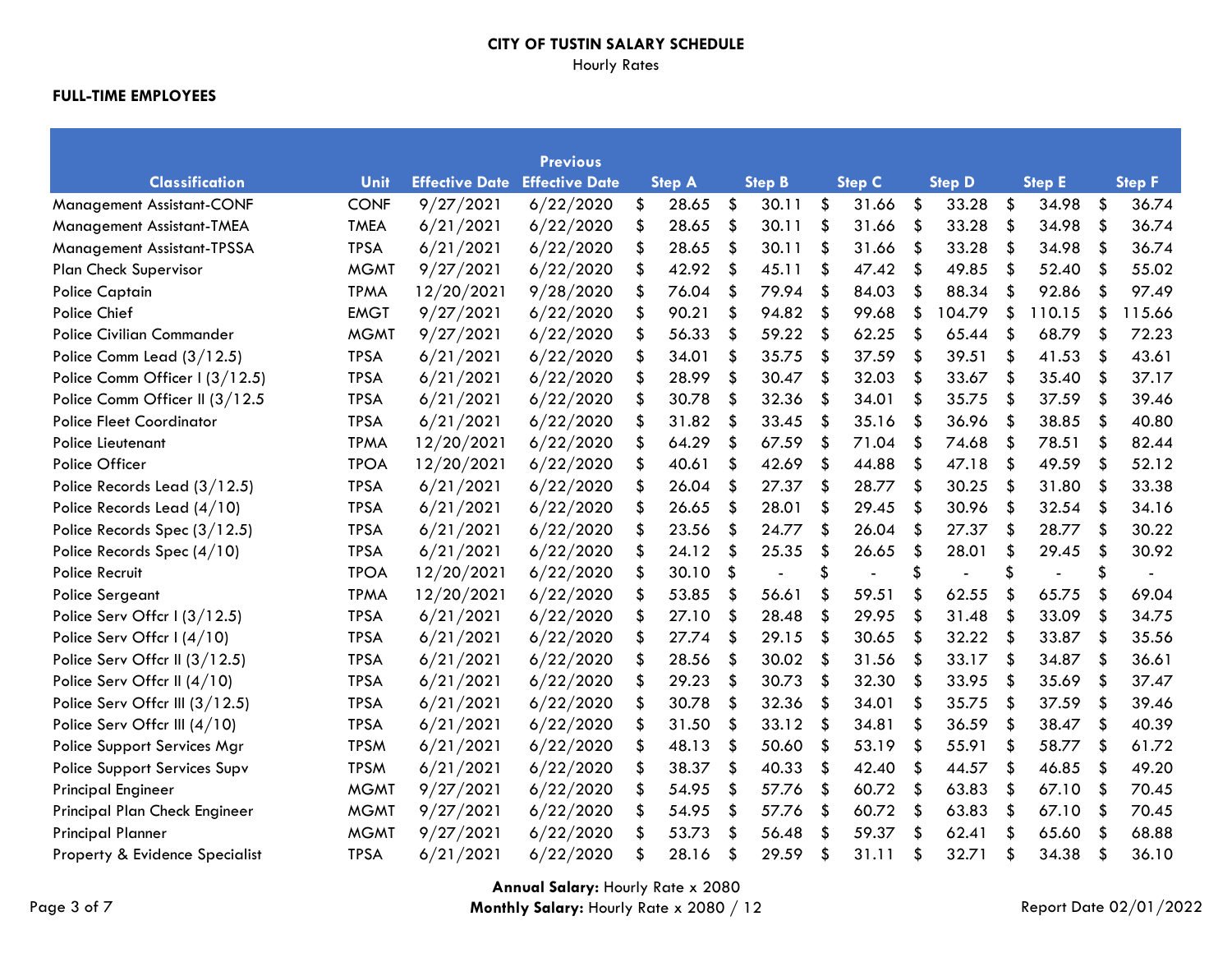# Hourly Rates

|                                      |             |                       | <b>Previous</b>       |               |                           |               |               |     |               |                           |               |                           |               |
|--------------------------------------|-------------|-----------------------|-----------------------|---------------|---------------------------|---------------|---------------|-----|---------------|---------------------------|---------------|---------------------------|---------------|
| <b>Classification</b>                | Unit        | <b>Effective Date</b> | <b>Effective Date</b> | <b>Step A</b> |                           | <b>Step B</b> | <b>Step C</b> |     | <b>Step D</b> |                           | <b>Step E</b> |                           | <b>Step F</b> |
| Public Works Inspection Supv         | <b>MGMT</b> | 9/27/2021             | 6/22/2020             | \$<br>38.86   | \$                        | 40.85         | \$<br>42.94   | \$  | 45.13         | \$                        | 47.45         | \$                        | 49.82         |
| Public Works Inspector               | <b>TMEA</b> | 6/21/2021             | 6/22/2020             | \$<br>32.95   | \$                        | 34.63         | \$<br>36.41   | \$  | 38.27         | \$                        | 40.23         | \$                        | 42.25         |
| Public Works Manager                 | <b>MGMT</b> | 9/27/2021             | 6/22/2020             | \$<br>53.19   | \$                        | 55.91         | \$<br>58.77   | \$  | 61.79         | \$                        | 64.95         | \$                        | 68.20         |
| <b>Recreation Coordinator</b>        | <b>SUPV</b> | 9/27/2021             | 6/22/2020             | \$<br>30.80   | \$                        | 32.38         | \$<br>34.04   | \$  | 35.78         | \$                        | 37.61         | \$                        | 39.49         |
| <b>Recreation Facilities Lead</b>    | <b>TMEA</b> | 6/21/2021             | 6/22/2020             | \$<br>23.87   | \$                        | 25.10         | \$<br>26.38   | \$  | 27.74         | \$                        | 29.15         | \$                        | 30.62         |
| <b>Recreation Program Specialist</b> | <b>TMEA</b> | 6/21/2021             | 6/22/2020             | \$<br>22.60   | \$                        | 23.76         | \$<br>24.97   | \$  | 26.25         | \$                        | 27.59         | $\boldsymbol{\mathsf{S}}$ | 28.98         |
| <b>Recreation Superintendent</b>     | <b>MGMT</b> | 9/27/2021             | 6/22/2020             | \$<br>48.49   | \$                        | 50.98         | \$<br>53.59   | \$  | 56.33         | \$                        | 59.22         | \$                        | 62.18         |
| <b>Recreation Supervisor</b>         | <b>MGMT</b> | 9/27/2021             | 6/22/2020             | \$<br>37.13   | \$                        | 39.03         | \$<br>41.03   | \$  | 43.13         | \$                        | 45.34         | \$                        | 47.60         |
| Senior Accountant                    | <b>MGMT</b> | 9/27/2021             | 6/22/2020             | \$<br>39.03   | \$                        | 41.03         | \$<br>43.13   | -\$ | 45.34         | -\$                       | 47.66         | \$                        | 50.04         |
| Senior Accounting Spec               | <b>TMEA</b> | 6/21/2021             | 6/22/2020             | \$<br>27.59   | $\boldsymbol{\mathsf{S}}$ | 29.01         | \$<br>30.49   | \$  | 32.05         | $\boldsymbol{\mathsf{S}}$ | 33.70         | $\boldsymbol{\mathsf{S}}$ | 35.38         |
| Senior Building Inspector            | <b>TMEA</b> | 6/21/2021             | 6/22/2020             | \$<br>38.56   | \$                        | 40.54         | \$<br>42.61   | \$  | 44.79         | \$                        | 47.09         | \$                        | 49.45         |
| Senior Code Enforcement Office       | <b>TMEA</b> | 6/21/2021             | N/A                   | \$<br>36.59   | \$                        | 38.47         | \$<br>40.39   | \$  | 42.40         | \$                        | 44.52         | \$                        | 46.75         |
| Senior Information Tech Spec         | <b>MGMT</b> | 9/27/2021             | 6/22/2020             | \$<br>39.62   | \$                        | 41.65         | \$<br>43.78   | \$  | 46.02         | -\$                       | 48.38         | \$                        | 50.80         |
| Senior Maintenance Worker            | <b>TMEA</b> | 6/21/2021             | 6/22/2020             | \$<br>25.41   | \$                        | 26.71         | \$<br>28.09   | \$  | 29.52         | \$                        | 31.04         | \$                        | 32.58         |
| Senior Management Analyst-MGMT       | <b>MGMT</b> | 9/27/2021             | 6/22/2020             | \$<br>51.33   | \$                        | 53.96         | \$<br>56.72   | -\$ | 59.62         | -\$                       | 62.68         | \$                        | 65.89         |
| Senior Management Analy-TPSSMA       | <b>TPSM</b> | 6/21/2021             | N/A                   | \$<br>51.33   | \$                        | 53.96         | \$<br>56.72   | \$  | 59.62         | \$                        | 62.68         | \$                        | 65.89         |
| Senior Management Ast-CONF           | <b>CONF</b> | 9/27/2021             | 6/22/2020             | \$<br>33.28   | S                         | 34.98         | \$<br>36.78   | \$  | 38.66         | \$                        | 40.64         | \$                        | 42.67         |
| Senior Management Ast-TMEA           | <b>TMEA</b> | 6/21/2021             | 6/22/2020             | \$<br>33.28   | \$                        | 34.98         | \$<br>36.78   | \$  | 38.66         | \$                        | 40.64         | \$                        | 42.67         |
| Senior Planner                       | <b>MGMT</b> | 9/27/2021             | 6/22/2020             | \$<br>43.23   | \$                        | 45.45         | \$<br>47.78   | \$  | 50.23         | \$                        | 52.80         | \$                        | 55.43         |
| Senior Public Works Inspector        | <b>TMEA</b> | 6/21/2021             | 6/22/2020             | \$<br>38.56   | \$                        | 40.54         | \$<br>42.61   | \$  | 44.79         | \$                        | 47.09         | \$                        | 49.45         |
| <b>Transportation Coordinator</b>    | <b>TMEA</b> | 6/21/2021             | 6/22/2020             | \$<br>19.26   | \$                        | 20.25         | \$<br>21.29   | \$  | 22.38         | \$                        | 23.52         | \$                        | 24.70         |
| <b>Water Distribution Leadworker</b> | <b>TMEA</b> | 6/21/2021             | 6/22/2020             | \$<br>32.05   | \$                        | 33.70         | \$<br>35.42   | \$  | 37.24         | \$                        | 39.14         | \$                        | 41.10         |
| Water Distribution Oper I            | <b>TMEA</b> | 6/21/2021             | 6/22/2020             | \$<br>23.93   | \$                        | 25.16         | \$<br>26.45   | \$  | 27.81         | \$                        | 29.23         | $\boldsymbol{\mathsf{S}}$ | 30.69         |
| Water Distribution Oper II           | <b>TMEA</b> | 6/21/2021             | 6/22/2020             | \$<br>26.71   | \$                        | 28.09         | \$<br>29.52   | \$  | 31.04         | \$                        | 32.63         | \$                        | 34.26         |
| Water Equipment Operator             | <b>TMEA</b> | 6/21/2021             | 6/22/2020             | \$<br>28.94   | \$                        | 30.42         | \$<br>31.98   | \$  | 33.61         | \$                        | 35.33         | \$                        | 37.11         |
| Water Maint & Const Supv             | <b>MGMT</b> | 9/27/2021             | 6/22/2020             | \$<br>41.24   | \$                        | 43.35         | \$<br>45.56   | \$  | 47.90         | \$                        | 50.35         | \$                        | 52.87         |
| Water Meter Reader                   | <b>TMEA</b> | 6/21/2021             | 6/22/2020             | \$<br>26.71   | \$                        | 28.09         | \$<br>29.52   | \$  | 31.04         | \$                        | 32.63         | \$                        | 34.26         |
| <b>Water Services Manager</b>        | <b>MGMT</b> | 9/27/2021             | 6/22/2020             | \$<br>61.63   | \$                        | 64.79         | \$<br>68.11   | \$  | 71.60         | \$                        | 75.27         | -\$                       | 79.03         |
| Water Treatment Operator I           | <b>TMEA</b> | 6/21/2021             | 6/22/2020             | \$<br>30.34   | \$                        | 31.90         | \$<br>33.53   | \$  | 35.25         | \$                        | 37.05         | \$                        | 38.91         |
| Water Treatment Operator II          | <b>TMEA</b> | 6/21/2021             | 6/22/2020             | 32.63         | S                         | 34.30         | \$<br>36.05   | \$  | 37.89         | \$                        | 39.83         | \$                        | 41.83         |
| <b>Water Treatment Supervisor</b>    | <b>MGMT</b> | 9/27/2021             | 6/22/2020             | \$<br>47.07   | \$                        | 49.48         | \$<br>52.01   | \$  | 54.67         | \$                        | 57.47         | \$                        | 60.34         |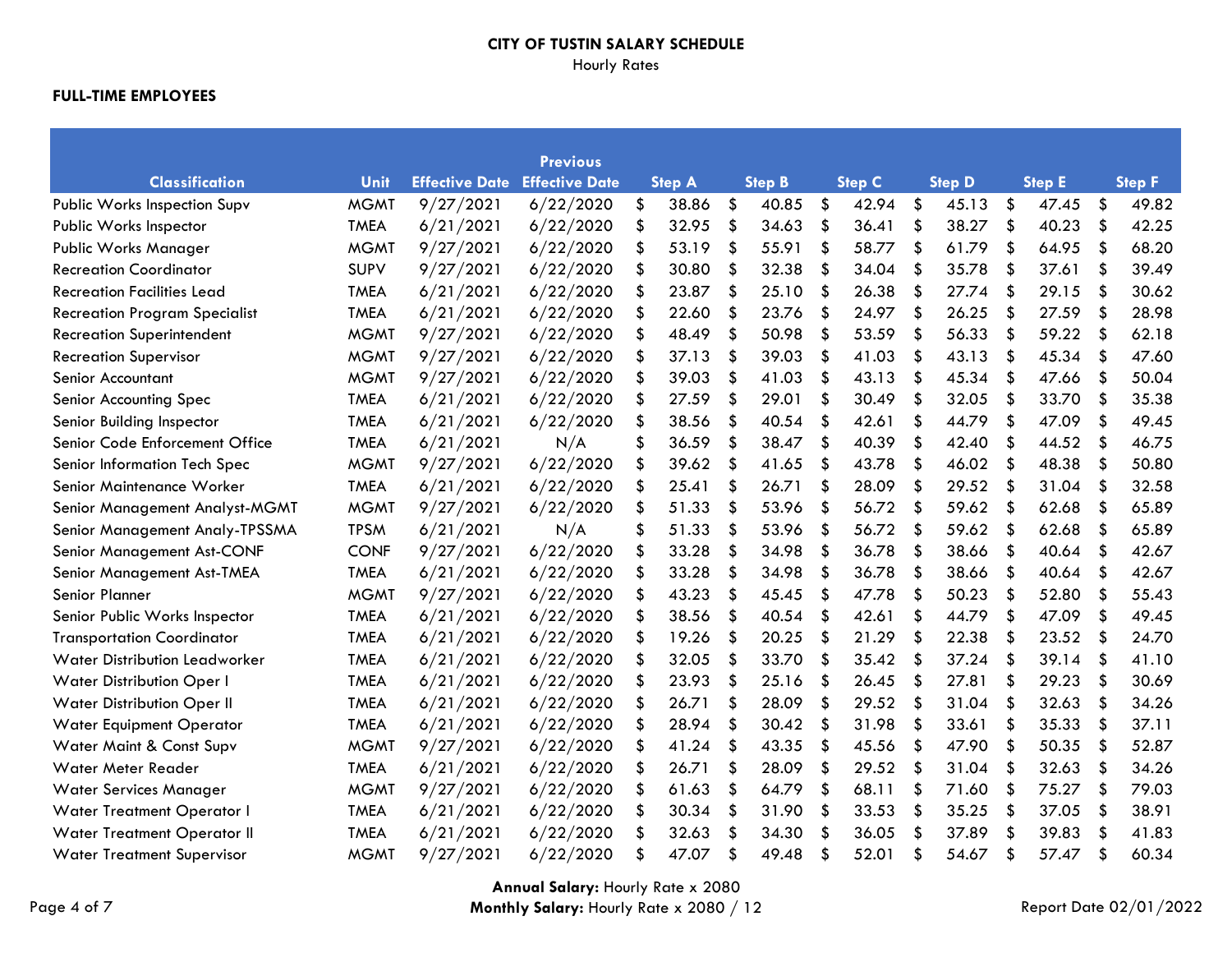Hourly Rates

## **Notes**

\*Units are abbreviated as follows: CONF = Confidential, EMGT = Executive Management, MGMT = Management, SUPV = Supervisory, TMEA = Tustin Municipal Employees Association, TPMA = Tustin Police Officers Association - Management Unit, TPOA = Tustin Police Officers Association - Police Officer Unit, TPSA = Tustin Police Support Services Association, TPSM = Tustin Police Support Services Management Association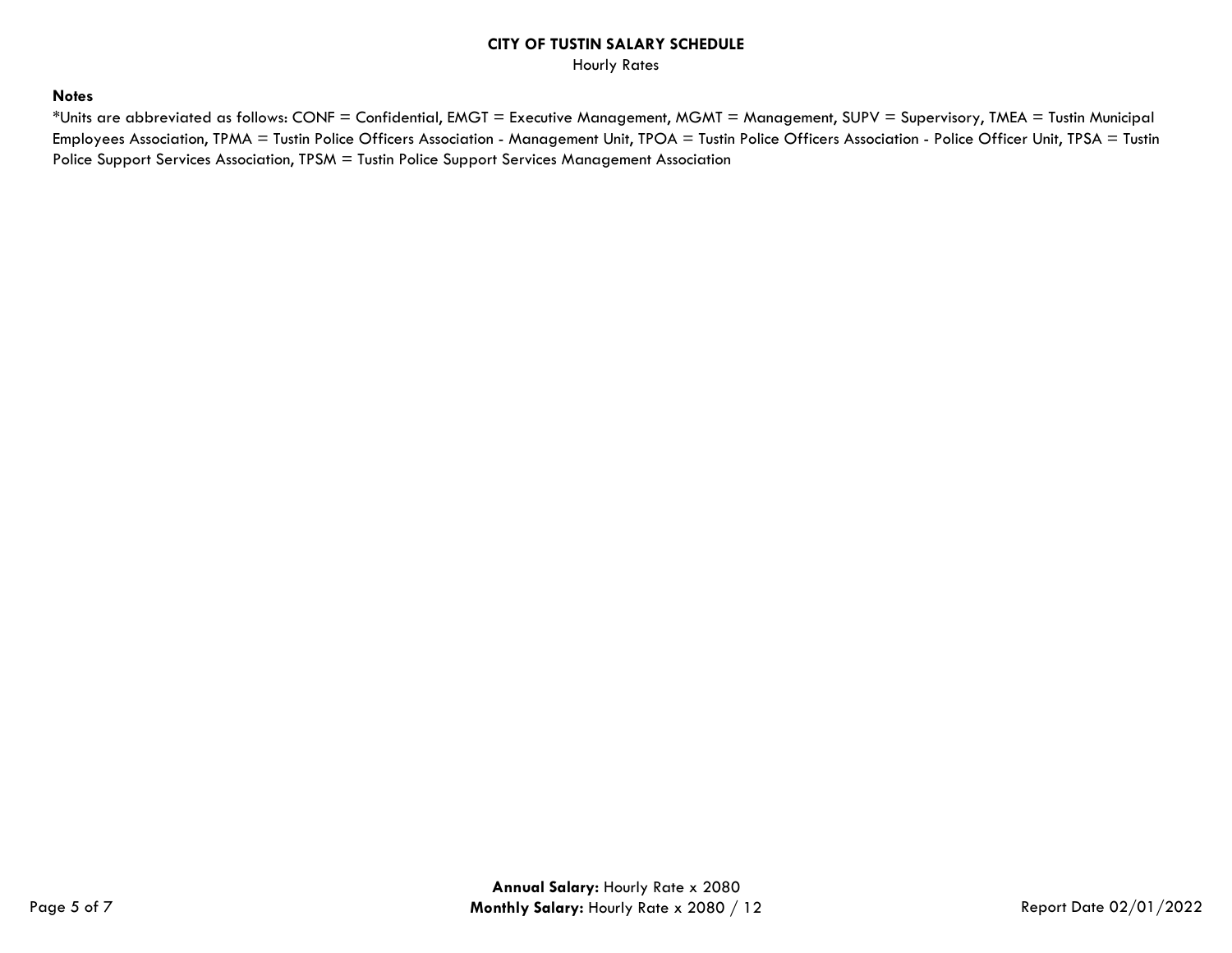#### Hourly Rates

#### **PART-TIME NON-BENEFITTED EMPLOYEES**

|                                     |             |                       | <b>Previous</b>       |               |
|-------------------------------------|-------------|-----------------------|-----------------------|---------------|
| <b>Classification</b>               | Unit        | <b>Effective Date</b> | <b>Effective Date</b> | <b>Step A</b> |
| Administrative Intern PT            | <b>UNRP</b> | 12/20/2021            | 12/7/2020             | 15.00         |
| Graduate Intern PT                  | <b>UNRP</b> | 12/20/2021            | 12/21/2020            | 20.00         |
| Maintenance Aide PT                 | <b>UNRP</b> | 12/20/2021            | 12/7/2020             | 15.00         |
| Master Reserve Officer PT           | <b>UNRP</b> | 12/20/2021            | 6/22/2020             | 40.61         |
| Office Assistant PT                 | <b>UNRP</b> | 12/24/2018            | 1/1/2008              | 18.00         |
| <b>Parking Control Officer PT</b>   | <b>UNRP</b> | 12/24/2018            | 6/30/2014             | 19.00         |
| Police Cadet PT                     | <b>UNRP</b> | 12/20/2021            | 12/7/2020             | 15.00         |
| Police Reserve Off I PT             | <b>UNRP</b> | 12/24/2018            | 1/1/2008              | 24.00         |
| Police Reserve Off II PT            | <b>UNRP</b> | 12/24/2018            | 1/1/2008              | 19.00         |
| Police Reserve Off III PT           | <b>UNRP</b> | 12/24/2018            | 1/1/2008              | 16.00         |
| Receptionist PT                     | <b>UNRP</b> | 12/20/2021            | 12/7/2020             | 15.00         |
| <b>Recreation Facilities Ast PT</b> | <b>UNRP</b> | 12/20/2021            | 9/27/2021             | 16.50         |
| <b>Recreation Leader I PT</b>       | <b>UNRP</b> | 12/20/2021            | 12/7/2020             | 15.00         |
| <b>Recreation Leader II PT</b>      | <b>UNRP</b> | 12/20/2021            | 12/21/2020            | 16.50         |
| <b>Recreation Program Assist PT</b> | <b>UNRP</b> | 12/20/2021            | 12/21/2020            | 19.00         |

|                    |             |           |     | Step A |               | <b>Step B</b> |               | <b>Step C</b> |               |   | <b>Step D</b> | <b>Step E</b> |               | <b>Step F</b> |               |
|--------------------|-------------|-----------|-----|--------|---------------|---------------|---------------|---------------|---------------|---|---------------|---------------|---------------|---------------|---------------|
|                    |             |           |     |        | 15.00         |               | 20.00         |               | 25.00         |   | 30.00         |               | 35.00         |               | 40.00         |
|                    |             |           |     |        | Step G        |               | <b>Step H</b> |               | Step I        |   | <b>Step J</b> |               | <b>Step K</b> |               | Step L        |
|                    |             |           |     |        | 45.00         |               | 50.00         |               | 55.00         | P | 60.00         | S             | 65.00         | - \$          | 70.00         |
|                    |             |           |     |        | <b>Step M</b> |               | <b>Step N</b> |               | <b>Step O</b> |   | <b>Step P</b> |               | <b>Step Q</b> |               | <b>Step R</b> |
|                    |             |           |     |        | 75.00         | S.            | 80.00         | S             | 85.00         |   | 90.00         | S             | 95.00         |               | 100.00        |
|                    |             |           |     |        | <b>Step S</b> |               | <b>Step T</b> |               | <b>Step U</b> |   | <b>Step V</b> |               |               |               |               |
| Temporary Employee | <b>UNRP</b> | 6/29/2015 | N/A |        | 105.00        |               | 10.00         | S.            | 15.00         |   | 120.00        |               |               |               |               |

#### **Notes**

\*Units are abbreviated as follows: UNRP = Part-Time Non-Benefitted Employees

\*\*The hourly salary rate for any Part-Time Non-Benefitted employee in a job classification with a full-time equivalent is the same as the hourly salary rate of the fulltime job classification